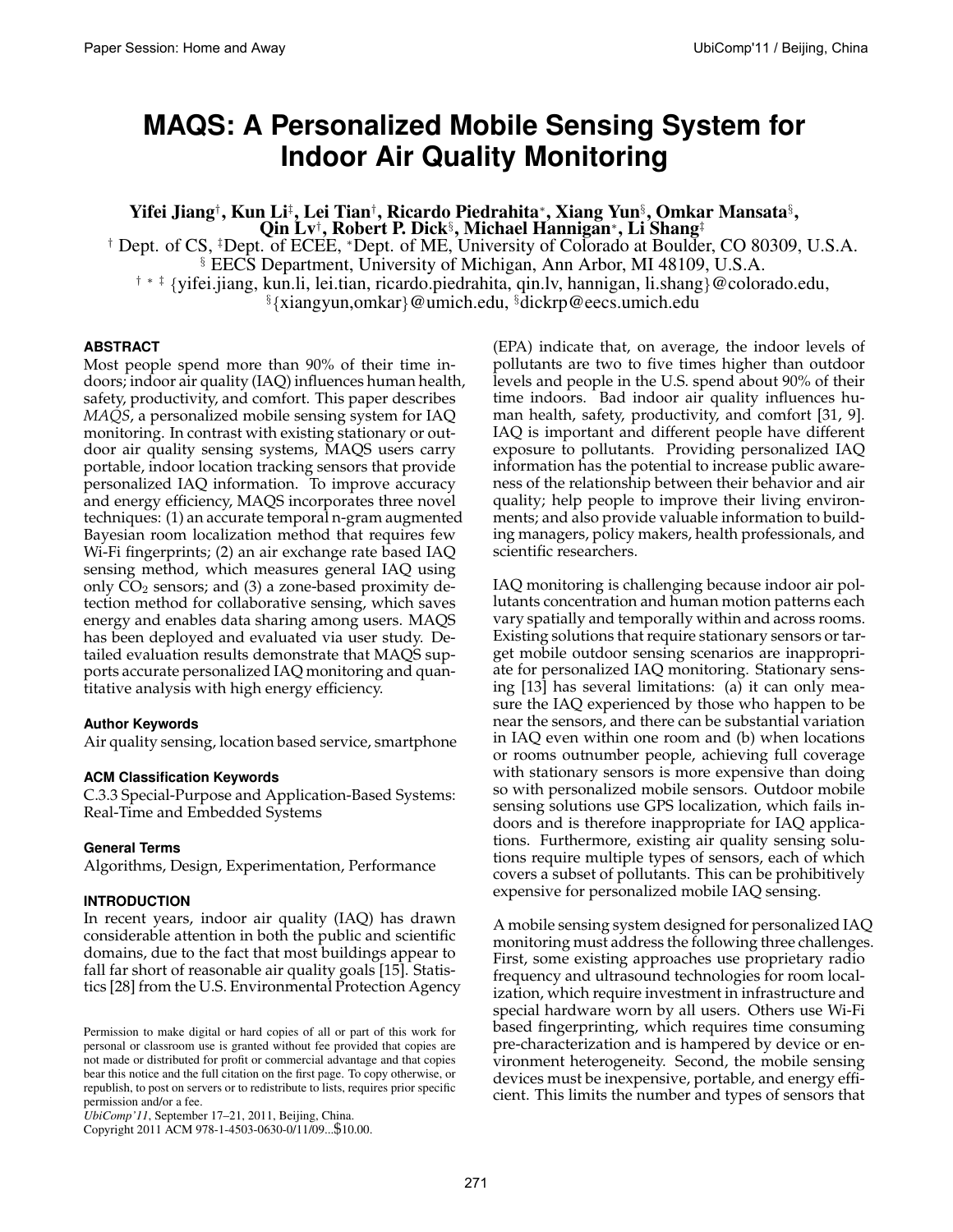

**Figure 1. MAQS: A mobile sensing system for personalized indoor air quality (IAQ) monitoring.**

can be integrated within each mobile device. Achieving high-quality IAQ monitoring with few sensors is challenging. Third, IAQ sensing depends largely on the motion patterns of individual user. This leads to redundant IAQ information when users are near each other, and may lead to gaps in coverage for users who are not presently carrying sensing devices.

This paper describes *MAQS*<sup>1</sup> , a personalized mobile sensing system for IAQ monitoring. MAQS estimates human-dependent air quality factors (e.g.,  $CO<sub>2</sub>$  and contagious viruses) using  $CO<sub>2</sub>$  concentration, and estimates other air quality factors (e.g., volatile organic compounds (VOCs)) using air exchange rates. MAQS integrates smartphones and portable sensing devices to deliver personalized, energy-efficient, IAQ information. MAQS is the first mobile air quality sensing system that achieves high coverage of people in indoor environments. Our work makes the following main technical contributions.

1. A temporal n-gram augmented Bayesian room localization method that is accurate and requires few Wi-Fi fingerprints;

2. An air exchange rate based IAQ sensing method, which measures general IAQ without requiring sensors for various types of air pollutants; and

3. A zone-based proximity detection method for collaborative sensing, which saves energy and enables data sharing among multiple users.

MAQS was evaluated via real-world system deployment and a user study. Our results demonstrate high accuracy (over 96% for room localization and 89% for zone detection) and  $2\times -8\times$  better energy efficiency. Our quantitative IAQ analysis also reveals that most users are subject to poor IAQ (i.e., high  $CO<sub>2</sub>$  concentration and low air exchange rate) in a number of rooms.

## **SYSTEM OVERVIEW**

This section gives a high-level overview of the MAQS system architecture and describes the key components.

As illustrated in Figure 1, MAQS consists of four types of components: (1) *M-pods*, the portable IAQ sensing

devices; (2) *smartphones*; (3) a *data server*; and (4) a *web server*. MAQS users carry smartphones and optionally M-pods. The data server communicates with clients and maintains room air quality,  $CO<sub>2</sub>$ , and personalized IAQ data. The web sever allows users to view, analyze, and share IAQ data. There are three main functional units in MAQS: (a) temporal n-gram augmented room localization, (b) air exchange rate based IAQ sensing, and (c) zone-based collaborative sensing.

A MAQS client runs on each smartphone. It monitors the phone's accelerometer readings to detect room entrance and departure events. For the purpose of IAQ monitoring, rooms are defined as enclosed building units with walls, doors, and windows where people spend substantial time (e.g., office, classroom, bedroom) and we ignore transitional spaces indoor (e.g., hallway). Once the client detects that the user has entered a room, the room localization function collects Wi-Fi signals from nearby access points and uses the subsequences of Wi-Fi signals (spatial information) and the user's mobility pattern (temporal information) to determine the current room. The collaborative sensing unit then uses zone-based proximity detection to select specific sensing devices for (collaborative) IAQ monitoring of the room. This is useful since not all smartphone users carry IAQ sensing devices, and sensing devices close to each other (i.e., in the same zone) are largely redundant. As concentration readings of  $CO<sub>2</sub>$ , VOCs, and other air pollutants are collected and transmitted to the server, they are stored in databases and combined with room information (e.g., room ID, volume) for air exchange rate calculation and personalized IAQ analysis. MAQS stops IAQ sensing after detecting a room departure and restarts when another room is entered.

## **M-POD: THE PORTABLE IAQ SENSING DEVICE**

In this section, we describe the design of our portable IAQ sensing device, the *M-pod*. The M-pod is a wireless embedded sensing, computation, and communication device based on the Arduino BT [2]. It is capable of sensing the concentrations of a number of air pollutants and either storing these data or transmitting them to nearby smartphones via its Bluetooth interface. The main requirements for the M-pod were to accurately sense pollutant concentrations relevant

<sup>&</sup>lt;sup>1</sup>MAQS stands for Mobile Air Quality Sensing.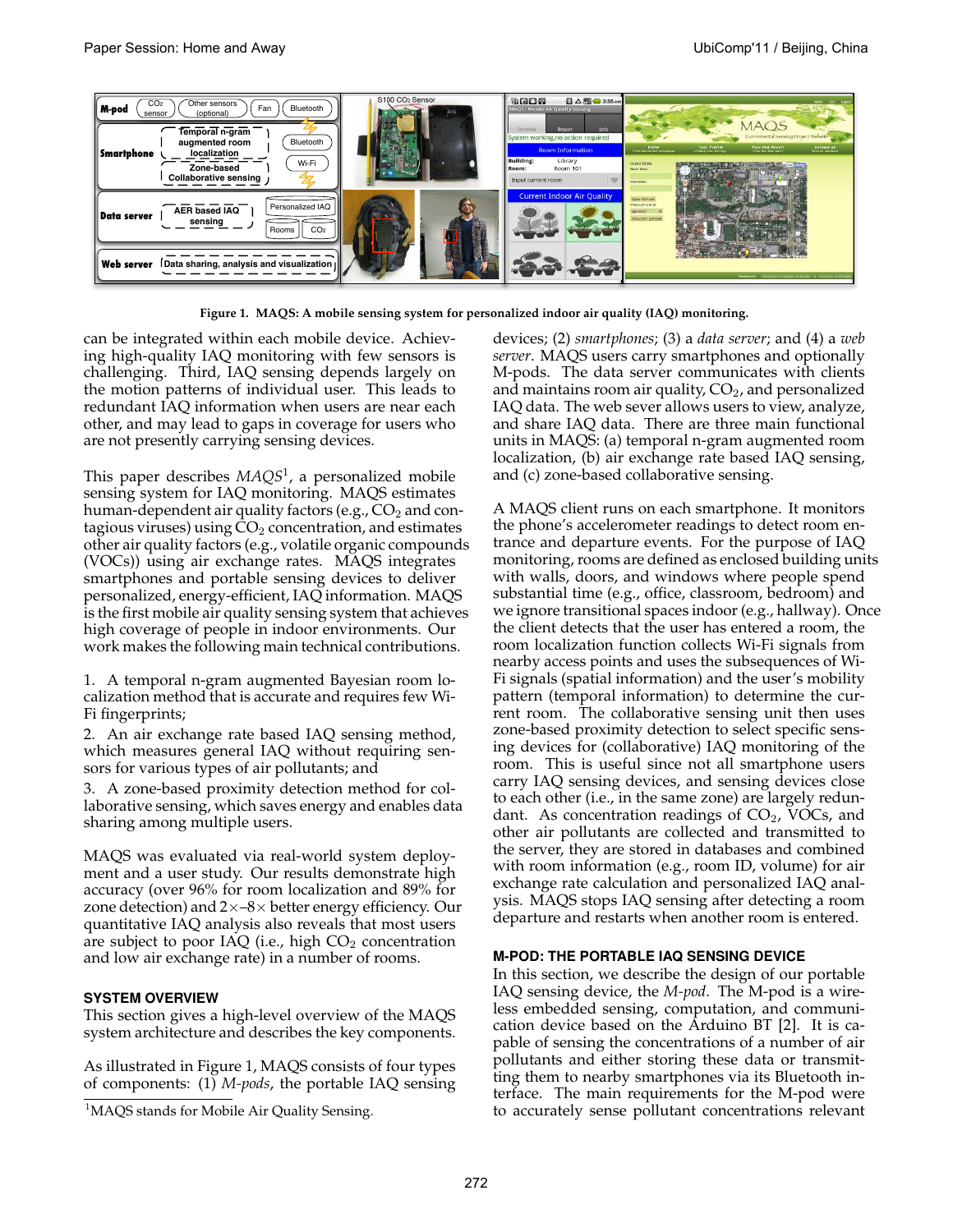**Table 1. M-pod Processor, Wireless Interface, and Sensors**

| Hardware | MCU                    | Bluetooth        | Battery     | Size (inch) |
|----------|------------------------|------------------|-------------|-------------|
| specs    | ATMEGA 168             | WT11             | CS HDE160XL | 4.8x2.6     |
|          | On-board   Temperature | CO <sub>2</sub>  | Humidity    | Light       |
| sensors  | TMP101                 | S <sub>100</sub> | HYT271      | GI 5528     |

to IAQ and transmit these data, within a compact and long battery life package.

**M-pod Hardware Design.** The M-pod's major components are an 8-bit, 32-pin microcontroller, a Bluetooth module, and up to ten on-board sensors, which are mounted on a custom-fabricated 4-layer printed circuit board. Table 1 lists the processor, wireless interface, and sensors. The M-pod has a humidity sensor, light sensor, two temperature sensors – one upstream to measure ambient air temperature and the other downstream to measure the temperature near the sensors, a  $CO<sub>2</sub>$  sensor, and low-cost metal oxide gas sensors such as Figaro TGS2600 and E2V MICS2611. The S100 is an accurate, low-power non-dispersive infrared based  $CO<sub>2</sub>$  sensor. The humidity sensor, temperature sensors, and  $CO<sub>2</sub>$  sensor are connected to the microcontroller via the I2C interface. The other sensors are attached to the microcontroller's analog to digital converter interface. The metal oxide gas sensors are power gated using PMOSFETs. The M-pod supports in-system and in-field wireless programming via its Bluetooth interface. When developing and evaluating MAQS, we primarily used data from the M-pod's  $CO<sub>2</sub>$  sensor. The M-pod case is a low-cost off-the-shelf enclosure that has been machined for this application. It can be carried using an armband, or attached to a backpack or briefcase. A 5 V DC fan is mounted to the case. The sensors are positioned to enable uniform airflow. When sensing, the fan moves 2 liters of air per minute, thereby minimizing sensing latency when IAQ changes.

**Energy Consumption.** The M-pod is powered by a 2,200 mA-H Lithium-ion battery, which can be recharged using a standard wall-mounted AC–DC converter. The Lithium-ion battery is protected by an interlock that halts the system when the battery voltage drops below 2.9 V. The M-pod requires 240 mW in low-power mode, in which only the processor and  $CO<sub>2</sub>$ , humidity, and temperature sensors are enabled. It requires 1,080 mW when, in addition, four metal oxide gas sensors are activated. The fan requires up to 105 mW, but this can be reduced via pulse-width modulation. The Bluetooth interface needs to transmit so infrequently in this application that its power consumption has little impact on battery lifespan. The battery lifespan is approximately 5.5 hours if an M-pod is continuously on and greater than 24 hours when in low-power mode.

**Command Processing.** The M-pod processes *low power mode*, *full sensing mode*, *power state inquiry*, and *transmit data* commands, which are generally received from smartphones. IAQ sensor readings are collected every six seconds and stored in the microcontroller's SRAM.



**Figure 2. Wireless RSS distributions in two adjacent rooms: (a) without noise and (b) with environment and device noise.**

In the low-power mode, the metal oxide sensors are power gated; these sensors contain resistive heating elements and therefore have high power consumptions. The power state inquiry command causes the current mode (low power or full sensing) to be transmitted to the requester. The data transmit command causes the M-pod to upload stored sensor data to the requester (smartphone), which generally takes three seconds.

#### **ROOM LOCALIZATION**

IAQ data is most valuable when it can be associated with the appropriate source room. Room characteristics correlate closely with IAQ and rooms are the basic control units in building management. MAQS users review their IAQ histories and sharing data with others by reference to rooms. Unlike stationary IAQ sensing, M-pods are carried by users, i.e., their locations change as users move. Hence accurate room localization is required for personalized mobile IAQ monitoring.

Researchers have proposed room localization techniques based on Wi-Fi access point received signal strength (RSS) [12, 14]. These methods share two common stages. In the first (training) stage, a database that associates ambient Wi-Fi RSS fingerprints with physical rooms is constructed. In the second (operating) stage, the system identifies the stored Wi-Fi fingerprint that most similar to the one currently being measured, and returns the associated room.

The first stage of our room localization technique is similar to that of Park et al. [12]. All users contribute their Wi-Fi RSS and room information to create a shared database of room fingerprints. This is beneficial as it (1) eliminates the deployment cost for fingerprint presampling and (2) reduces individual users' effort to build the database.

In the second stage, Bayesian room localization models are commonly used [14, 12]. Given a database of fingerprinted rooms  $R$  and a Wi-Fi RSS fingerprint represented by a set of access point (AP)-specific signal strengths  $(w_i)$  for the *i*-th AP), the mobile device (and user) is most likely in room  $\hat{r}$ :

$$
\hat{r} = \arg \max_{r \in R} \left[ \prod_{i} P(w_i|r)P(r) \right] \tag{1}
$$

This model is based on the assumption that the signal strengths observed by the mobile device from differ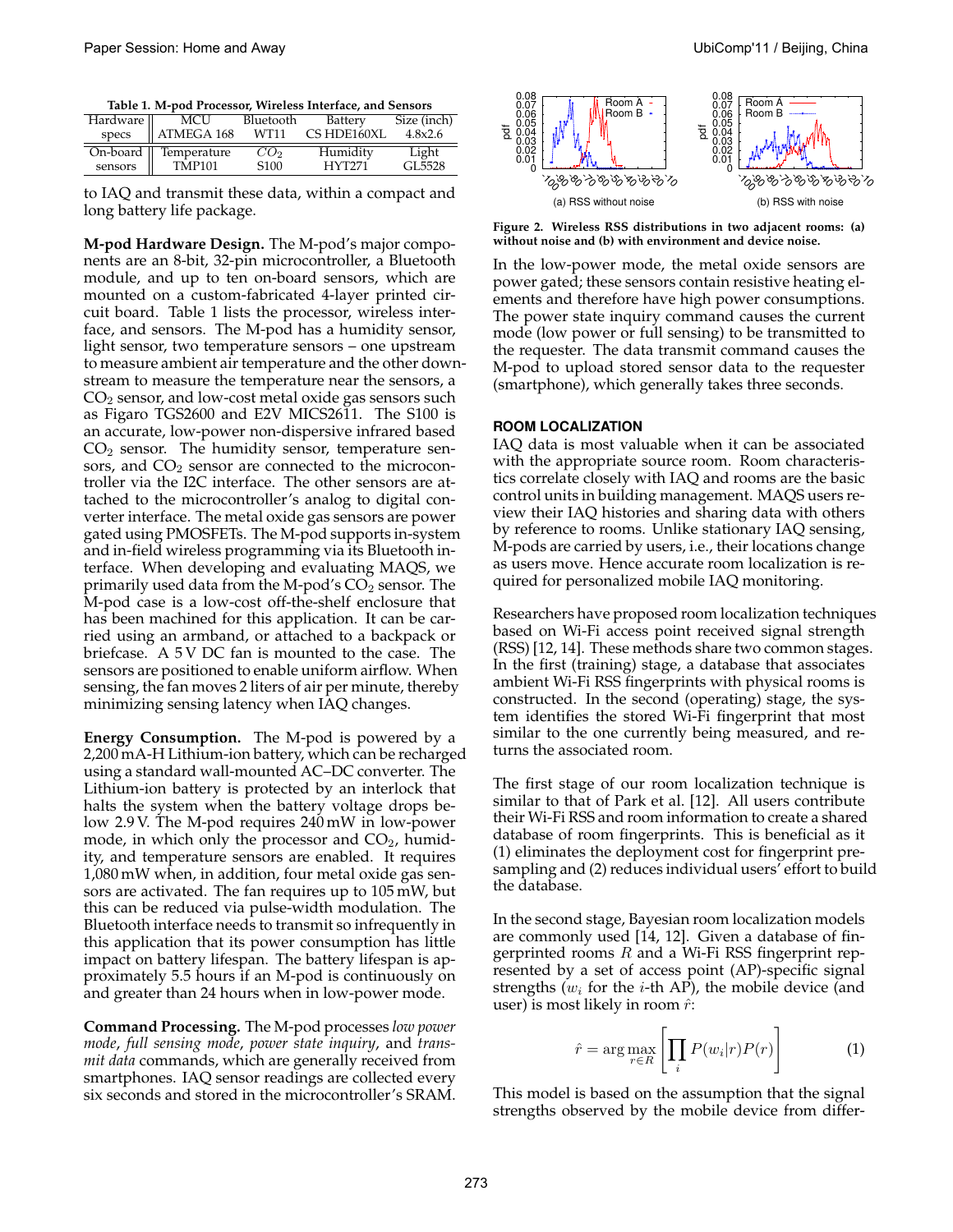ent APs are conditionally independent. However, the model fails to address the following two challenges: (1) *device heterogeneity* – different devices may be used for gathering RSS fingerprints and devices might be held differently (e.g., in hand, pocket, or bag) and (2) *environment heterogeneity* – the wireless environment of a room may change over time, due to motion of people and other room contents, influencing the RSS fingerprints gathered by mobile devices. As demonstrated in Figure 2, noise induced by device and environment heterogeneity significantly increase the RSS overlap between adjacent rooms, leading to much lower room localization accuracy. To address these problems, we propose a novel temporal n-gram augmented Bayesian room localization method, which is robust to both environment and device noises.

## **N-gram Augmented Bayesian Room Localization**

Our key observation is that, although the exact RSS values of each AP may change substantially for different devices and environments, *the ordered sequence of APs based on their RSS values tends to be similar for the same room and inconsistent among adjacent rooms*. For example, the ordering may be  $(ap_1, ap_2, ap_3, ap_4, ap_5, ap_6]$ at one time, and  $[ap_2, ap_1, ap_3, ap_4, ap_5, ap_6]$  at another time, for the same room. The ordered AP sequences of adjacent rooms are less similar, especially when different APs are observed in these rooms. Intuitively, the ordered AP sequence is useful for room localization because: (1) it captures the inherent correlations among APs, which are stable for the same room yet different for adjacent rooms and (2) it uses the order of RSS instead of their exact values, allowing many sources of device variation and wireless environment variation to be tolerated.

Based on the observations above, we propose an ngram augmented Bayesian room localization model, which works as follows. Let s be a sequence of  $N$  APs ordered in descending RSS values:

$$
s = (ap_1, ..., ap_N) \quad w_i \ge w_j (1 \le i < j \le N), \tag{2}
$$

where  $w_i$  is the RSS value of  $ap_i$  observed by the mobile device. An n-gram is then defined as a subsequence of length *n* extracted from the sequence *s* at position  $i$ :

$$
ngram_i(s) = (ap_i, \cdots, ap_{i+n-1}).
$$
\n(3)

The most likely room  $\hat{r}$  is determined as follows:

$$
\hat{r} = \arg\max_{r \in R} \left[ \prod_{i} P(ngram_i(s)|r)P(r) \right]. \tag{4}
$$

In other words,  $\hat{r}$  is the room with the highest probability of having the same ordering of APs in subsequence  $ngram_i(s)$ .

### **Temporal User Mobility for Room Localization**

As shown in the experimental results, our n-gram augmented Bayesian room localization model achieves high accuracy when the room has enough fingerprints (more



**Figure 3. Bayesian network for room localization.**

than 50 or 100). However, when the number of fingerprints is low, the model accuracy is poorer and users tend to be misclassified into nearby rooms. To remove such spatial errors, we propose to incorporate temporal user mobility information. This is motivated by the following observations.

• A user's current room is closely related to time and weekday, e.g., the user has weekly meetings in the conference room on Tuesday mornings.

• Users can only move among adjacent rooms, and their paths tend to contain patterns. For example, a user usually goes to the conference room from her office instead of from a classroom.

Based on these observations, a user's current room can be predicted based on current time and previous room. As shown in Figure 3, the Bayesian network has three layers: current time and user's previous room (first layer) indicate the user's current room (second layer), and user's current room determines the observed Wi-Fi RSS fingerprint. We also define a set of values to represent some semantic concepts of time, including "day of week", "morning", "afternoon", and "evening". Given a Wi-Fi scan observation s, the user's previous room  $r'$ , and current time  $t$ , the user is most likely in room

$$
\hat{r} = \arg \max_{r \in R} \left[ P(s, r, t, r') \right] \tag{5}
$$

$$
= \arg \max_{r \in R} \left[ P(s|r)P(r|t,r')P(t)P(r') \right]. \tag{6}
$$

 $P(s|r)$  can be computed using our n-gram augmented Bayesian room localization model.  $P(r')$  and  $P(r|t, r')$ are calculated from the user's mobility history.  $P(t)$ can be ignored since it is the same for any room  $r$ .

## **Room Entrance and Departure Detection**

Our room localization method requires Wi-Fi scanning, which can be power intensive. For example, Wi-Fi scanning at 1/6 Hz requires 80 mW on average. Using a lower Wi-Fi scanning frequency improves energy efficiency but increases room localization latency.

To address this problem, our MAQS system leverages the smartphone accelerometer to monitor room entrance and departure, and triggers room localization only when a room entrance event is detected. Previous works have used accelerometer to detect arriving at or departing from a place (e.g., a building or outdoor place) [16] , while our work requires the finer-granularity of indoor room-level entrance/departure detection. Specifically, room entrance/departure detection helps to (1) reduce energy use for room localization; (2) locate rooms in a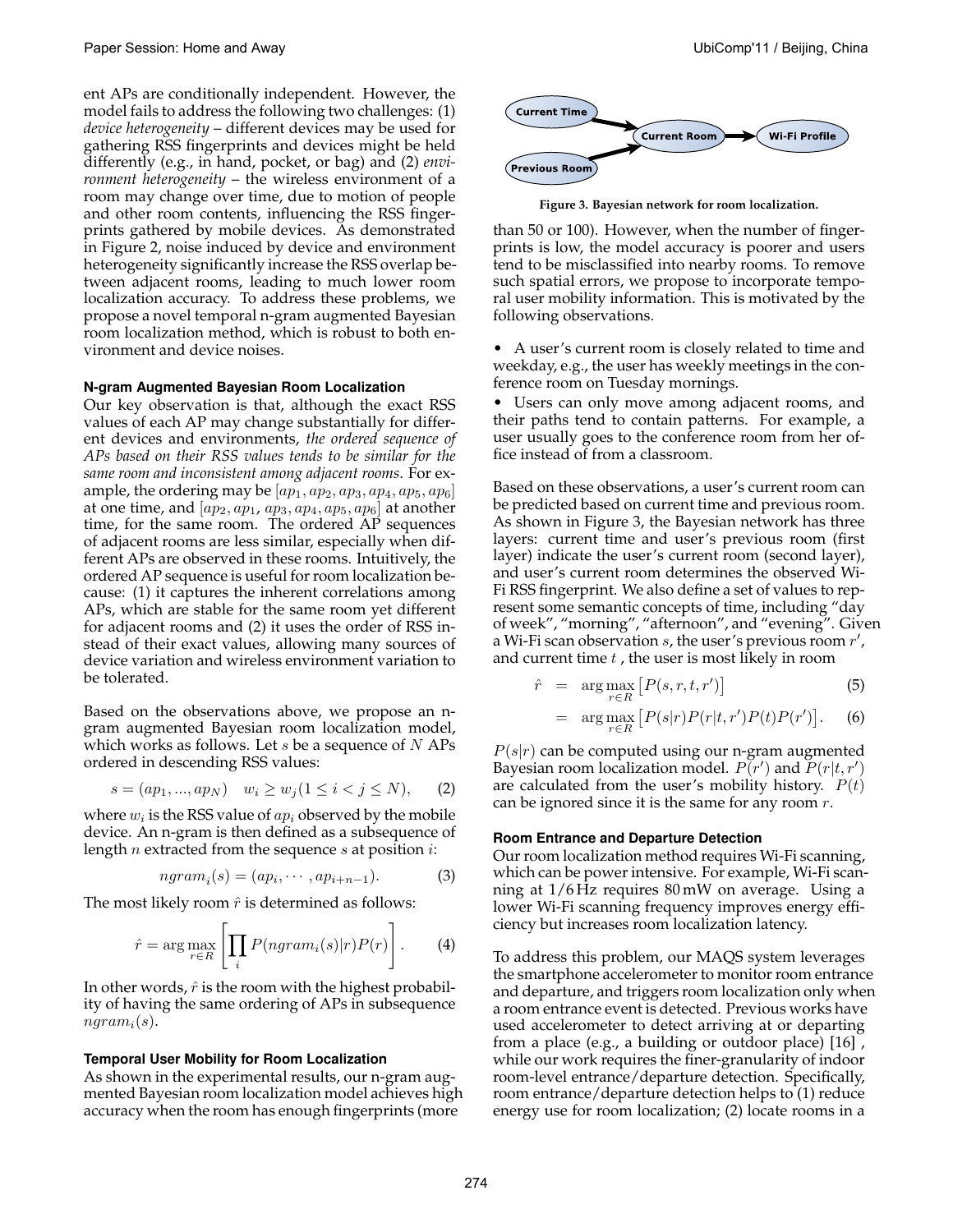timely fashion; and (3) start/stop IAQ sensing quickly. We sample acceleration at a low frequency mode, 3– 10 samples per second, to reduce the energy consumption of the accelerometer. The magnitude of acceleration is calculated over all three axes and the variance of the magnitude within a 5-second time window is used to detect motion. Variance larger than a threshold  $\theta$  is taken to indicate motion. The threshold  $\theta$  was empirically determined based on measured data. If a node is stationary for 60 seconds, a room entrance is detected. if a node is moving for 10 seconds, a room departure is detected. Our experimental results show that this approach achieves high detection accuracy. The false negative rate is 0.01%, which happens when a user moves between two adjacent rooms quickly. The false positive rate is 7% on average, and false positives can be corrected by our room localization algorithm.

## **AIR EXCHANGE RATE BASED IAQ SENSING**

Indoor air quality (IAQ) is influenced by multiple air pollutants and sources, including (1) air pollutants generated indoor, such as volatile organic compounds (VOCs), from combustion and off-gassing of paint and building materials; (2) air pollutants introduced from outside via ventilation, e.g., ozone; and (3) air pollutants generated by people, e.g.,  $CO<sub>2</sub>$ . It is impractical to install sensors on our portable IAQ sensing devices to monitor all pollutants of interest, as the sensing device would become unreasonably large and require too much power. Additionally, not all pollutant sensors are portable yet, and portable sensors are typically less accurate than stationary sensors.

As shown in previous studies  $[25, 24, 9, 11]$ ,  $CO<sub>2</sub>$  concentration and ventilation rate are strongly correlated with general IAQ. Therefore, the M-pod monitors  $CO<sub>2</sub>$ concentration, which is then used to calculate the air exchange rate, i.e., how quickly air is cycled through a room. This rate is used to estimate general IAQ in a room. Specifically, personalized air exchange rates are modeled using changes in  $CO<sub>2</sub>$  concentration and  $CO<sub>2</sub>$ generation rate. The rate of change in  $CO<sub>2</sub>$  concentration depends on the concentration of in-flowing air, the concentration of the out-flowing air, and the internal generation of  $CO<sub>2</sub>$  in a room. The time derivative of the monitored concentration is given by [24]:

$$
V\frac{dC_t}{dt} = G + QC_{ex} - QC_t, \tag{7}
$$

where  $C_t$  is the internal concentration of  $CO_2$  at time  $t$ , measured in units of  $ppm$  (parts per million, i.e., the volume of  $CO_2$  over total volume of air).  $C_{ex}$  is the external concentration of  $CO<sub>2</sub>$  (ppm). G is the generation rate of  $CO_2$  in the room  $(cm^3/s)$ . V is the room volume  $(m^3)$ . Q is the air change rate  $(m^3/s)$ .

Solving the equation above gives us the formula to calculate air exchange rate Q:

$$
Q = \frac{V \frac{dC_t}{dt} - G}{C_{ex} - C_t},\tag{8}
$$

where  $C_t$  are the continuous  $CO_2$  readings from the M-pod. External concentration of  $CO_2$ ,  $C_{ex}$ , is set to 390 ppm, the globally averaged  $CO<sub>2</sub>$  concentration at the surface [4], unless local outdoor  $CO<sub>2</sub>$  concentration is available. To calculate the  $CO<sub>2</sub>$  generation rate  $G<sub>1</sub>$ , we assume each person's generation rate is equal to 0.0052 L/s[24], which corresponds to an average-sized adult engaged in office work. At this time, we do not incorporate other possible sources of  $CO<sub>2</sub>$  such as cooking or smoking. Room volume  $V$  can be provided by the user through our system, or it can be calculated from  $CO<sub>2</sub>$  data based on the Steady-State Concentration Balance Equation,  $\frac{dC_t}{dt} = 0$ :

$$
Q = \frac{G}{C_{ex} - C_t}.\tag{9}
$$

After determining  $Q$ , we apply it to the user's data, in which  $\frac{dC_t}{dt} \neq 0$  and Q do not change. Then we can calculate the value of  $V$ .

The air exchange rate required for good IAQ depends on the size and occupancy of each room. In our system, three metrics are considered for IAQ:

• *Indoor CO*<sub>2</sub> *concentration* is a surrogate for indoor pollutants emitted by humans and correlates with human metabolic activity. The ASHRAE Standard is at most 700 ppm above outdoor  $CO<sub>2</sub>$  concentration [3].

• *Air changes per hour* is a measure of how many times the air within a defined space (normally a room or house) is replaced per hour. Its value equals the air exchange rate of room divided by room volume. The ASHRAE Standard is at least 0.35 1/h [26].

• *Air flow per person* is the room air exchange rate divided by the number of people in the room. The ASHRAE Standard is at least 7.51/s/person [26].

#### **ZONE-BASED COLLABORATIVE SENSING**

In real-world usage scenarios, multiple users are likely to stay in the same room, e.g., in meeting rooms or the library. Such user groups tend to be concentrated in small areas, leading to similar  $CO<sub>2</sub>$  concentration and IAQ within each group. Through collaborative sensing, we aim to reduce the number of sensing devices that have to run concurrently (thus saving energy), and also enable IAQ data sharing with people who do not carry sensing devices (thus increasing system coverage and utility).

Specifically, we propose a zone-based proximity detection and information sharing mechanism. Concentration gradients are driven by transport via molecular diffusion and convection. Both transport processes have random and non-random components. Whatever the process, the spatial gradients dictate that two points close in proximity will likely have more similar concentrations than two points that are more distant. The smaller the distance, the more similar the  $CO<sub>2</sub>$  concentration readings. In MAQS, we define an area with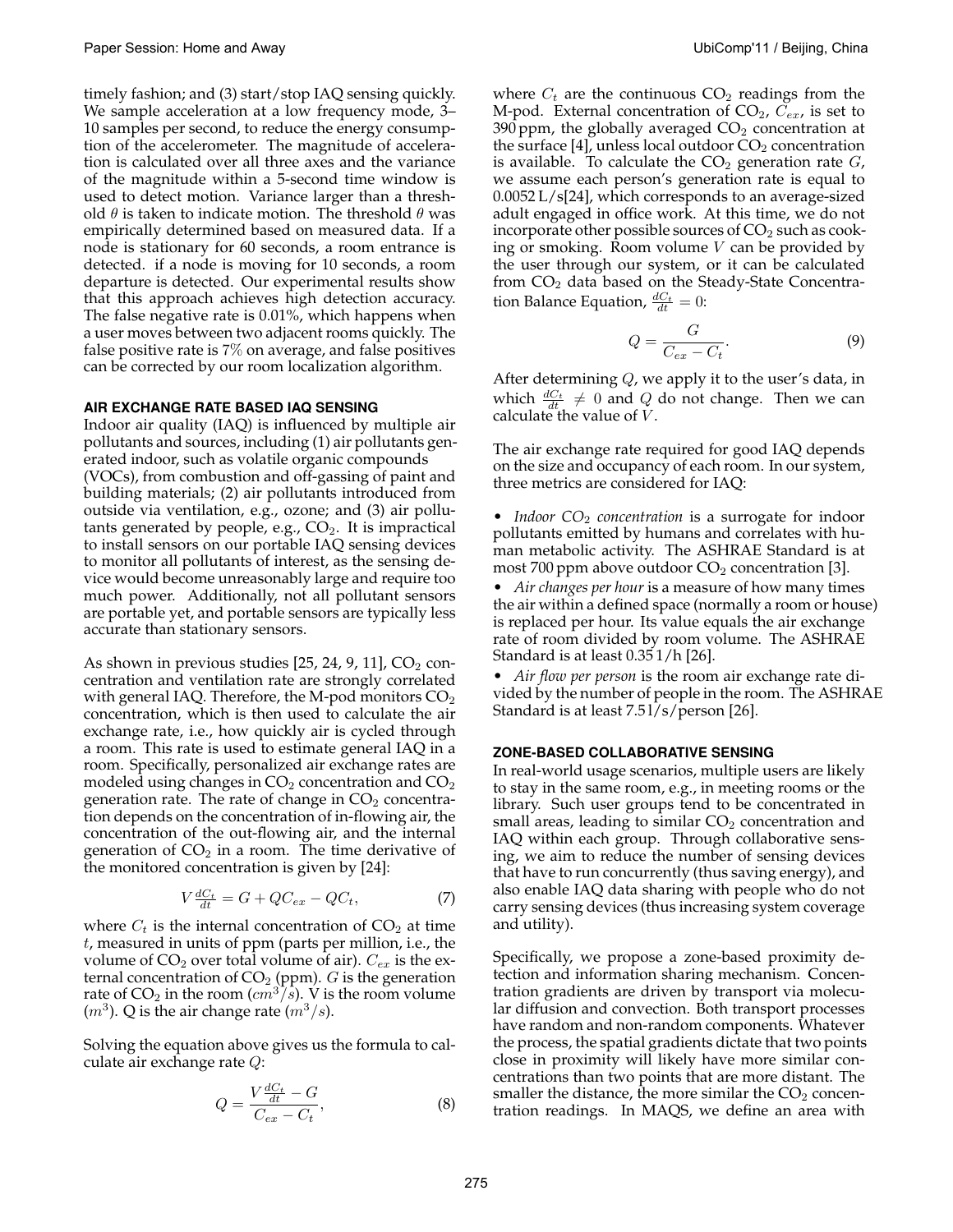7 avg 8 avg 9 avg 10 avg 11 avg  $12a$ 



**Figure 4. Sensing error of CO**2 **concentration**

**at different distances.**

**Figure 5. RSSI measurements (***avg* **and** *stdev***) at different distances.**

**Figure 6. Zone detection error rate decreases by averaging multiple RSSI readings.**

1 avg 2 avg 3 avg 4 avg 5 avg 6 avg

1 2 3 4 5 6 7 8

distance between two nodes (meter)

high density of people as a *zone*. All people within the same zone can share one M-pod for IAQ monitoring. When a new user without an M-pod joins this zone, the user's smartphone initiates a scan to determine if there is already an M-pod in the zone. If so, a communication link between the phone and the M-pod is established and the IAQ values reported by the M-pod is used to estimate the IAQ of this user.

Zone-based sharing would incur some error, which is defined as the difference between the  $CO<sub>2</sub>$  concentration reported by the shared M-pod nearby and the true  $CO<sub>2</sub>$  concentration at the user's location. Again, according to the diffusion equation, this error is highly correlated with the distance. Therefore, this error determines the effective range of each zone.

Over 50 experiments have been conducted to determine the relationship between distance and  $CO<sub>2</sub>$  error in public rooms, including classrooms and a library. In each experiment, two M-pods are placed 1–10 meters apart for over 20 minutes. The  $CO<sub>2</sub>$  readings from both M-pods are monitored and the corresponding air exchange rates are calculated. Figure 4 shows the sensing error rate of  $CO<sub>2</sub>$  concentration at different distances. Ranges less than two meters enable better and more consistent results. Two meters is therefore uses as the range threshold of zones in the MAQS system.

Given the zone range threshold (2 meters), each smartphone still needs to determine how far away a specific M-pod is. In MAQS, we use the Received Signal Strength Indication (RSSI) from the Bluetooth radio as the distance metric. The signal power of Bluetooth communication decays proportionally to  $d^{-2}$  [18], where  $d$  is the distance between transmitter (M-pod) and receiver (smartphone). MAQS is meant to be used in a broad range of unknown environments over long periods of time. It it therefore subject to environmentdependent and time-varying noise. Figure 5 shows the average and standard deviation of RSSI measurements obtained at different distances in real-world experiments. The illustrated noise can result in large errors even for two meter zones. Since this noise can be reasonably well modeled as additive white Gaussian noise, in MAQS, multiple readings are used to detect outliers and average values are used to improve distance estimates. Figure 6 shows that the accuracy of proximity detection can be significantly improved when 10 readings are averaged.

The MAQS zone-based information sharing procedure works as follows. When a user enters a room, the carried mobile phone first identifies the room. Then, the phone scans nearby M-pods 10 times and filters out all M-pods with RSSI readings exceeding a threshold corresponding to 2 meters (-64 dB in our experiments). The remaining M-pod with the smallest RSSI average is selected. The user joins the zone formed by this Mpod and shares its  $CO<sub>2</sub>$  concentration and air exchange rate information. Figure 7 illustrates the concept of zone-based information sharing. Numbers along the lines indicate the RSSI between phone and M-pod. In this scenario, phones A and B belong to the zone occupied by M-pod S1, because they are within the required range of S1. Since the RSSI between phone C and M-pod S1 is lower than the threshold, they belong to different zones.

Zone error rate (%)

Zone error rate (%)



**Figure 7. Zone-based collaborative sensing.**

In addition to IAQ data sharing by people in the same room, users may also be interested in rooms which they have not yet visited; building managers would like to know the IAQ in their buildings; and medical personnel may need the information to diagnose their patients. MAQS provides a permission control mechanism allowing users to specify the type, location, and time periods of data to be shared publicly. They can also define groups and share their IAQ data with other members in each group, e.g., their family members.

## **EVALUATIONS**

The MAQS system has been implemented and deployed for user study. In this section, we describe the system deployment and user study. We experimentally evaluated the effectiveness and efficiency of the proposed system. We also make some observations based on the data gathered during the user study.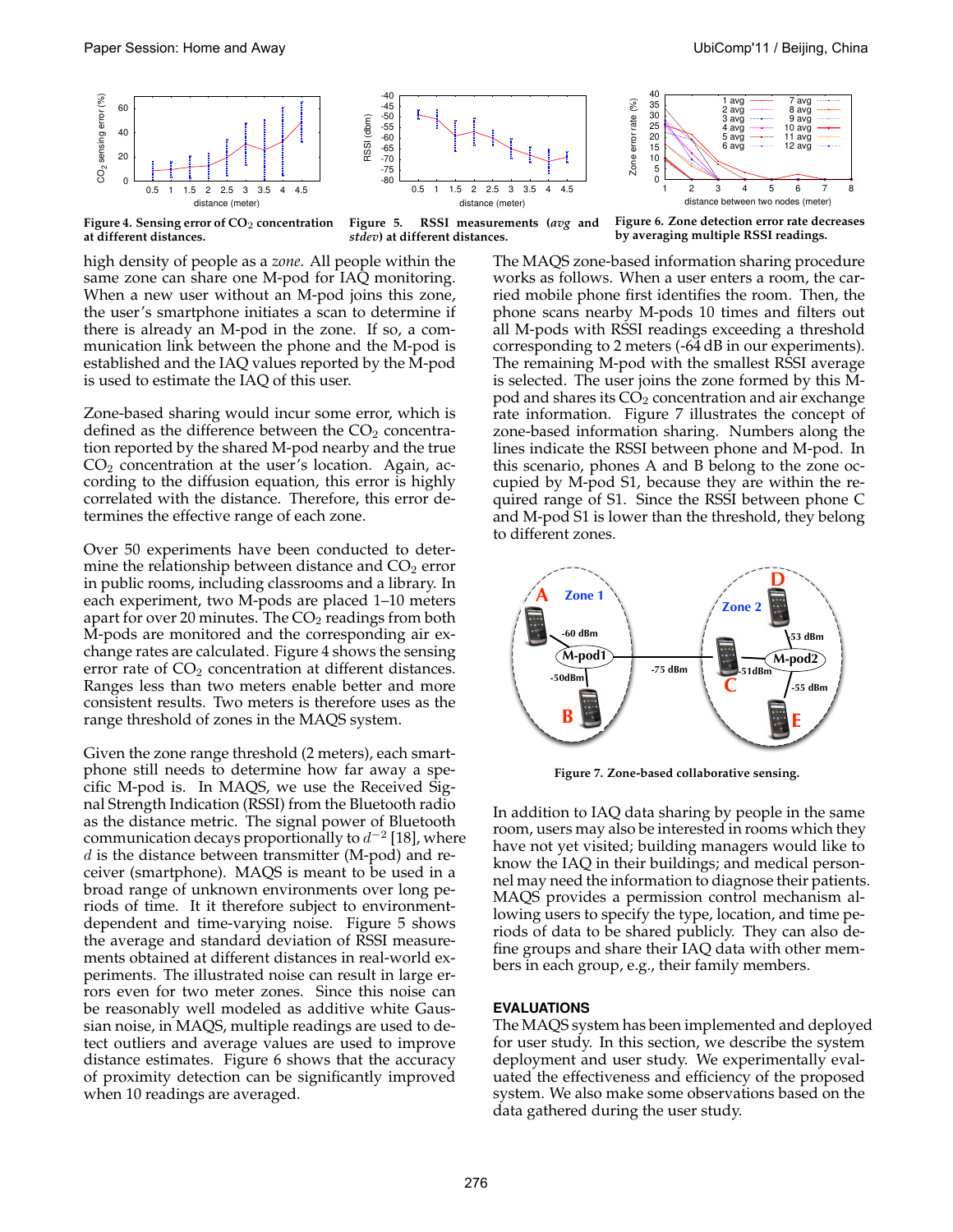## **System Deployment and User Studies**

The deployed MAQS system includes M-pod sensing devices, Android-based smartphones, as well as the data and web servers. We have conducted two phases of user study with 17 participants, including faculty and graduate students, who share some workplaces and classrooms. The first phase was designed to evaluate our room localization method. In this phase, users were asked to carry their Android phones for 12 weeks. Our MAQS phone application continuously collected Wi-Fi signals, and requested manual labeling when users entered rooms. Weekly meetings with the users were held to verify the accuracy of the motion traces. In addition, users were asked to collect Wi-Fi signals in rooms that are adjacent to those they have visited, which further increased the noise and complexity of our room location task but better represents real-world scenarios.

In the second phase, users carried both their smartphones and the M-pod sensing devices for 3 weeks. The MAQS system collects both room information and IAQ data for all users. This phase of user study allows us to evaluate the entire MAQS system. We collected localization data for 171 rooms, and IAQ data for 56 rooms.

## **Evaluation of Room Localization Technique**

To evaluate our temporal n-gram augmented Bayesian room localization method, we determined the room localization accuracy as a function of the number of Wi-Fi fingerprints. A good room localization method should achieve high accuracy with few fingerprints. Specifically, we conduct experiments to answer the following questions: (1) How does the n-gram length affect overall room localization performance? (2) How does the n-gram augmented Bayesian model perform compared with existing approaches? (3) To what extent does temporal user mobility information improve room localization accuracy?

The subsequence length  $n$  of n-gram has an important impact on room localization performance. If  $n$  is too small, adjacent rooms may have many similar subsequences and be difficult to distinguish. For example, when  $n = 1$ , our n-gram augmented model is similar to the original Bayesian model, and the only difference is the binary discretization of signal strength: AP equals 1 (or 0) if its signal can (or cannot) be observed by the device. If  $n$  is too big, then the room signature may change for each scan, since longer subsequences have a low probability of being repeated in each scan. For example, when  $n$  is set to the total number of APs that can be scanned in a room, it is very unlikely to receive the same sequence for each scan. Therefore, a good  $n$  value should make the n-gram signature for each room stable for different scans, and make the n-gram signatures of adjacent rooms distinguishable. Figure 8 shows the accuracy of our n-gram Bayesian model with different  $n$  values and different

**Table 2. Energy Consumption for Room Localization**

| Method      | Wi-Fi           | Acc               | Energy |
|-------------|-----------------|-------------------|--------|
|             | $(\#scans/day)$ | $(\#samples/sec)$ |        |
| Wi-Fi only  |                 |                   |        |
| Wi-Fi + Acc |                 |                   |        |

number of fingerprints per room. As shown in the figure, when  $n = 2$ , our model achieves much better accuracy with fewer fingerprints.

We now compare our n-gram augmented Bayesian room localization model with four state-of-the-art algorithms: (1) Bayesian room localization [14, 12], (2) Delta signal Bayesian room localization, which is similar to Bayesian room localization but uses the difference of signal strength (instead of RSS values directly) between each pair of APs to calculate probability, (3) vector-based room localization [5], which uses AP RSS vector as the room signature and Euclidean distance to locate the nearest room, and (4) Delta signal vector-based room localization, which is similar to vector-based room localization but uses the difference in signal strength between each pair of APs to build the vectors. As shown in Figure 9(a), our n-gram augmented Bayesian model achieves the best accuracy, especially when the number of fingerprints per room is above 50.

By incorporating the temporal user mobility information, our temporal n-gram augmented Bayesian model can achieve better accuracy even when the number of fingerprints per room is limited. As shown in Figure 9 (b), our temporal n-gram model further improves the room localization accuracy over our n-gram model, especially when the number of fingerprints per room is less than 50. The Delta Bayesian room localization model, which performed second best in Figure 9(a), can also benefit from the use of temporal user mobility information, but it is still not comparable to our temporal n-gram model.

Finally, we evaluate the energy consumption of our room localization method. By using an accelerometer to detect room entrance/departure and performing a Wi-Fi scan only when entering a new room, we can significantly reduce the energy consumption. As shown in Table 2, our Wi-Fi + accelerometer (Acc) approach consumes only 1–3 mW on the mobile phone, while the Wi-Fi only approach consumes 8 mW.

### **Evaluation of Air Exchange Rate Based IAQ Sensing**

To estimate the general IAQ without using sensors for each specific air pollutant, we propose to calculate the air exchange rate from temporal  $\overline{CO}_2$  concentration readings, and use this air exchange rate to estimate IAQ. Here, we evaluate the accuracy of the air exchange rate model. We used the *Alnor EBT721 EBT 721 Air Balancing Balometer Flow Capture Hood* [1] to measure the air flow rate directly from vents as the ground truth. During each experiment, we change the forced ventilation rate and the number of people in the room to evaluate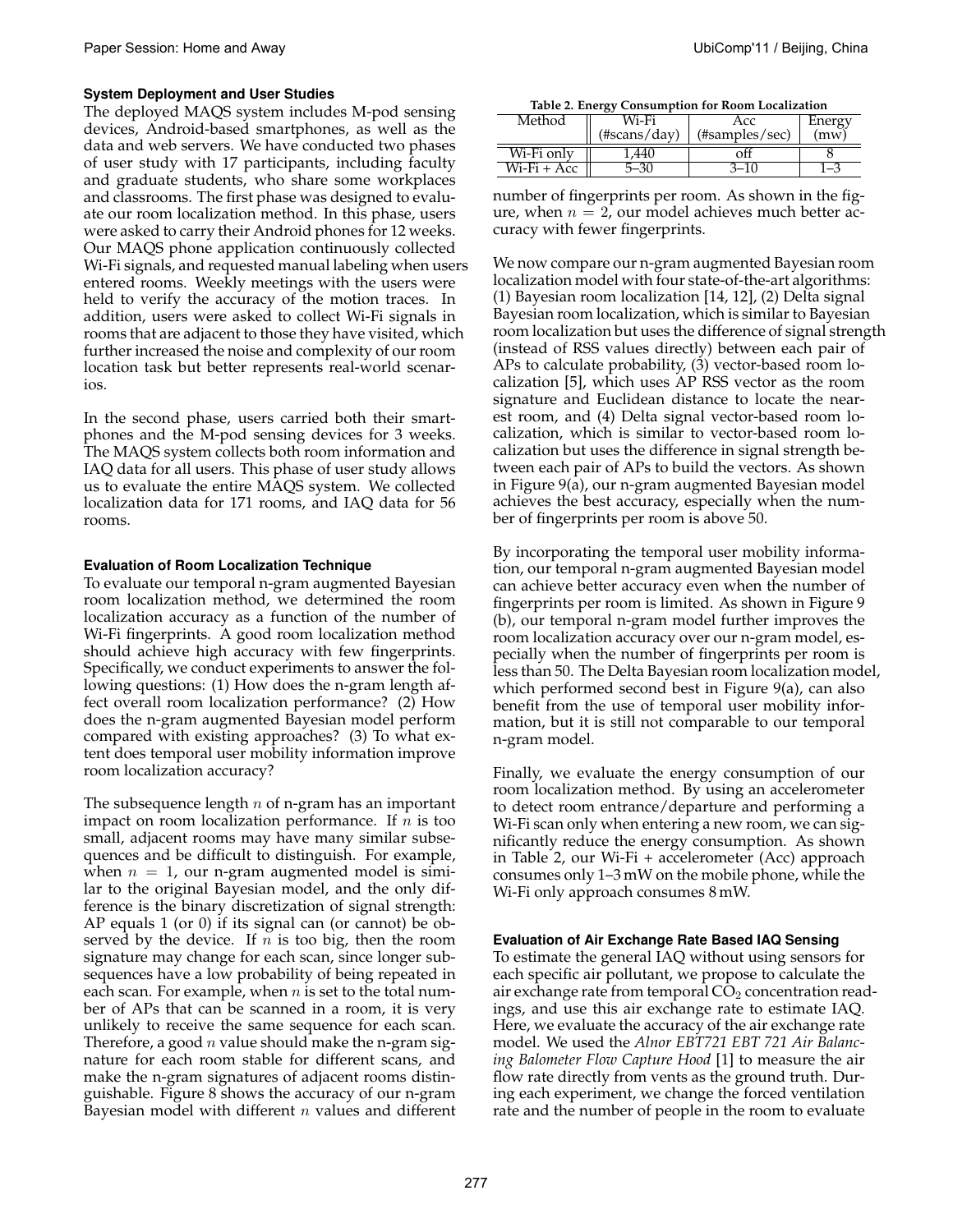

**Figure 8. Comparison of different** n **for ngram augmented Bayesian model.**

**Figure 9. Performance comparison of room localization methods: (a) n-gram model and (b) temporal n-gram model.**

| Table 3. Zone Detection Accuracy |     |     |     |    |     |
|----------------------------------|-----|-----|-----|----|-----|
| Seat Map                         |     |     |     |    |     |
| Accuracy $(\% )$                 |     | 100 | 100 | 78 | 100 |
| Seat Map                         |     |     |     |    |     |
| Accuracy $(\% )$                 | 100 | 88  | 100 |    | 85  |

the accuracy and responsiveness of our  $CO<sub>2</sub>$  based air exchange rate model.



**Figure 10. Air exchange rate model evaluation.**

Figure 10 shows the results of one experiment. We started at 11:15 with a relatively high forced ventilation rate and lowered the ventilation rate at 11:30. We can see that the air exchange rate calculated by our model followed the actual rate drop quickly and stayed within the same range. Starting from 12:15, we kept the ventilation rate low and changed the number of people in the room every 5 minutes. Again, we can see that the AER calculated by the model well approximates the measured value. It is slightly higher than the measured value, since the door was opened and closed when we changed the number of people in the room, leading to additional air exchange, which is not captured by the vent hood, as it measures only the air exchange at the vent. We conducted multiple experiments in rooms with different sizes and vents, and obtained similar results.

### **Evaluation of Zone-Based Collaborative Sensing**

Zone-based collaborative sensing helps to reduce the number of M-pods needed, saves energy, and allow users to share IAQ data. Since the energy consumption of scanning Bluetooth RSSI for a short period of time (less than 30 seconds) is negligible compared with that of continuous IAQ sensing, a zone with  $k$  devices can generally achieve  $k \times$  better energy efficiency since only one device needs to be running. Here, we evaluate the accuracy of our zone-based proximity detection, i.e., whether we can identify the correct zone based on the Bluetooth RSSI readings. Given three M-pods

and a mobile phone, we selected 10 seat maps that represent real-world user-sitting scenarios. For each seat map, we conducted 10 experiments at different times to capture potential temporal variations. For each experiment, the mobile phone used 10 RSSI readings from each M-pod to determine which zone (i.e., M-pod) it belonged to. The average zone detection accuracy for each seat map is shown in Table 3. We can see that our RSSI-based zone detection method achieved high accuracy for most seat maps with an average of 89%.

#### **IAQ Data Analysis**

We analyzed the IAQ distributions for the data gathered during our user study. Specifically, we would like to answer quantitatively what IAQ distributions the study participants experienced. Figure 11 shows the IAQ distributions for all users. The dashed lines indicate the standard limits, blue solid lines represent good IAQ, and red solid lines represent bad IAQ. According to the figure, (1) 67% of the time, indoor  $CO_2$  concentration is higher than the reasonable limit of 1,000 ppm; (2) 30% of the time, air changes per hour do not meet the minimum requirement of 0.35 1/h; and (3) 58% of the time, flow rate per person does not meet the minimum standard of  $\frac{71}{s}$  person. We conclude that our study participants frequently spent time in environments with poor air quality.

Figure 12 shows the distributions of  $CO<sub>2</sub>$  concentration, air changes per hour, and air flow per person for different users. The users are ordered by their average  $CO<sub>2</sub>$  concentration. We can observe that users are subject to different IAQ at different times, and almost all users are subject to a fairly high percentage of times at which they experienced poor IAQ (high  $CO<sub>2</sub>$ , low air changes per hour, or low air flow per person).

Figure 13 shows the distributions of  $CO<sub>2</sub>$  concentration, air changes per hour, and air flow per person in different rooms. The rooms are ordered by their average  $CO<sub>2</sub>$  concentrations. We can see that rooms have dynamic and diverse IAQ profiles. Although the exact fraction is different, many rooms have poor IAQ some of the time. Table 4 compares the IAQ in different types of rooms: office, public place (e.g., library, lobby), classroom, and home (apartment or house). The office has good IAQ in general, since most office rooms are small, sparsely occupied, and have good ventilation systems. IAQ in the other three types of rooms is not good and can be very bad at times (indicated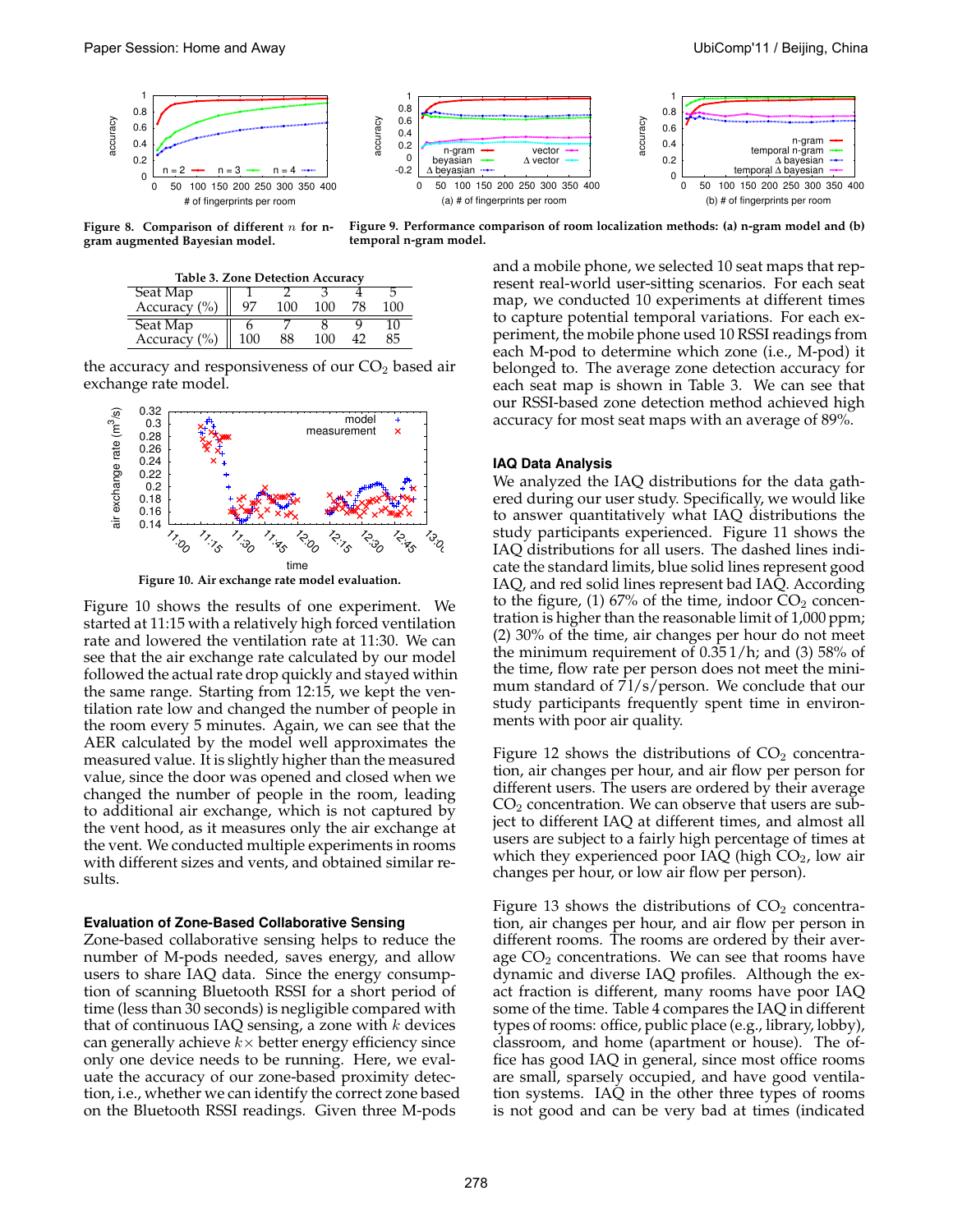user order by co2



user order by co2

**Figure 12. User-specific distributions of CO**2 **concentration, air changes per hour, and air flow per person.**

| Table 4. IAQ Comparison by Room Type |       |        |        |           |      |
|--------------------------------------|-------|--------|--------|-----------|------|
| IAC                                  |       | Office | Public | Classroom | Home |
| CO <sub>2</sub>                      | avg   | 887    | 1238   | 1163      | 1491 |
|                                      | stdev | 274    | 207    | 303       | 479  |
| Air changes                          | avg   | 2.6    | 2.9    | 1.6       | 1.3  |
| per hour                             | stdev | 3.0    | 3.8    | 2.0       | 1.8  |
| Air flow                             | avg   | 13.6   | 11.7   | 10.5      | 9.1  |
| per person                           | stdev | 13.9   | 14.9   | 11.5      | 10.6 |

by large standard deviation). For example, large classrooms can have insufficient ventilation for large classes. Also, apartments tend to be small and have no or limited forced ventilation, leading to poor IAQ.

## **RELATED WORK**

Our interdisciplinary work of building a personalized mobile system for IAQ monitoring draws upon research in a number of related fields. In this section, we survey research most relevant to ours.

**IAQ monitoring**. Previous studies [13] have focused on monitoring or identifying air pollutants in different types of rooms, such as classrooms, offices, and residential rooms. However, without knowing when and how long a user stayed in a room, it is difficult to estimate the user's exposure to indoor air pollutants. Moreover, it is difficult to measure all rooms a user stayed in. Other studies have focused on indoor air pollutants in certain areas (e.g., city or countryside) using statistical methods. This approach ignores the fact that users' indoor air pollution exposures differ from each other. Recently, Kim et al. proposed a mobile system for sharing IAQ measurements and visualizations within one's social network [17]. The shared information is room based and not user-specific.

**Indoor localization**. This has been a topic of active research, some focusing on indoor intra-room positioning and others (such as ours) focusing on inter-room positioning. Proprietary systems based on radio frequency [29], FM radio signal [19, 22] and ultrasound [30] have been implemented. Newer systems include DOL-PHIN [23] which is based on ultrasound devices, and the Zigbee-based system proposed by Sugano [27]. They have good accuracy but require substantial investment

in infrastructure and special hardware worn by all users. Our system can be deployed in any off-the-shelf smartphones with Bluetooth communication capability. Other techniques are fingerprint-based and leverage existing wireless infrastructure. Haeberlen et al. proposed a localization method over large-scale 802.11 wireless networks, which can be accurate within a few meters in regions with high infrastructure coverage [14] . However, this method has high deployment cost. Other methods leverage user collaboration [7, 8], i.e., users train the system while using it. Issues such as conveying uncertainty, determining when user input is actually required, and discounting erroneous and stale data are addressed by the work of Park et al. [12]. However, none of these methods addresses the challenges associated with environment heterogeneity, device-induced noise, and the requirement for large user inputs.

user order by co2

**Proximity detection**. Previous peer-based indoor positioning systems attempt to infer either the proximity of a pair of devices, or the actual distances between multiple pairs of devices in order to place them in a virtual map. Most of them techniques use anchors with available position information as references. Other nodes refer to the anchors to determine their own positions. PeopleTones [21] uses a GSM-based approach to detect proximity for mobile phone users. NearMe, proposed by Krumm et al. [20], provides a complete framework for clients equipped with Wi-Fi devices to obtain information about people and things that are physically close (30 to 100 meters). Banerjee et al. proposed Virtual Compass [6], which measures the distances between multiple nearby nodes and generates a map on a 2D plane. In our system, precise absolute position is not required and relative proximity information is sufficient. It is conceptually similar to the reality mining system proposed by Nathan et al. [10]. However, mobile devices within a room are distributed more densely and the amount of noise is greater. We propose zonebased proximity detection to tackle the unique problem of personalized IAQ monitoring.

## **CONCLUSIONS**

This paper has described MAQS, a mobile system for personalized IAQ monitoring. To achieve high accu-